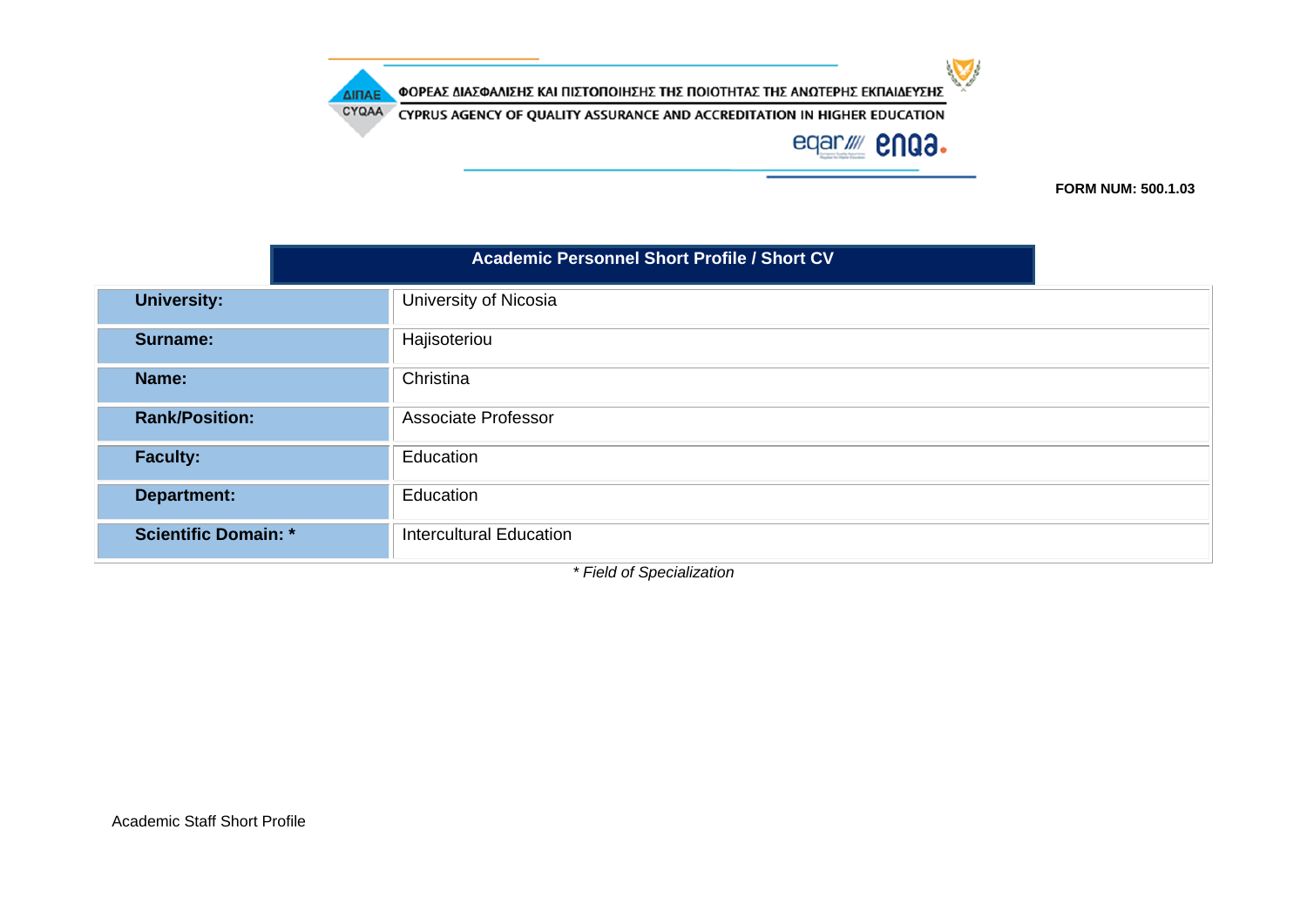

CYQAA CYPRUS AGENCY OF QUALITY ASSURANCE AND ACCREDITATION IN HIGHER EDUCATION

### eqar/ **2003.**

|                                         | <b>Academic qualifications</b> |                                                   |                          |                                                                                                                                                     |  |  |
|-----------------------------------------|--------------------------------|---------------------------------------------------|--------------------------|-----------------------------------------------------------------------------------------------------------------------------------------------------|--|--|
|                                         |                                | (list by highest qualification)                   |                          |                                                                                                                                                     |  |  |
| Qualification                           | Year                           | <b>Awarding Institution</b>                       | <b>Department</b>        | <b>Thesis title (Optional Entry)</b>                                                                                                                |  |  |
| PhD in Education                        | 2009                           | University of Cambridge                           | Education                | Inching towards Interculturalism: A Trajectory<br><b>Study of Cypriot Multicultural Educational</b><br>Policy in the Context of the European Union. |  |  |
| <b>MPhil in Educational</b><br>Research | 2006                           | University of Cambridge                           | Education                | Teachers' Perceptions of the Reform of<br>Multicultural Educational in Cyprus.                                                                      |  |  |
| <b>BSc in Education</b>                 | 2005                           | National and Kapodistrian University<br>of Athens | <b>Primary Education</b> |                                                                                                                                                     |  |  |

|             | Employment history in Academic Institutions/Research Centers – List by the three (3) most recent |                       |                 |                                      |  |
|-------------|--------------------------------------------------------------------------------------------------|-----------------------|-----------------|--------------------------------------|--|
|             | <b>Period of employment</b>                                                                      | <b>Employer</b>       | <b>Location</b> | <b>Position</b>                      |  |
| <b>From</b> | To                                                                                               |                       |                 |                                      |  |
| 2010        | Present                                                                                          | University of Nicosia | Nicosia         | Associate Professor (2020 – present) |  |
|             |                                                                                                  |                       |                 | Assistant Professor (2017-2020)      |  |
|             |                                                                                                  |                       |                 | Lecturer (2014-2015, 2016-2017)      |  |

500\_1\_03\_syntomo\_profil\_akadimaiko\_viografiko\_pantepistimia\_en.docx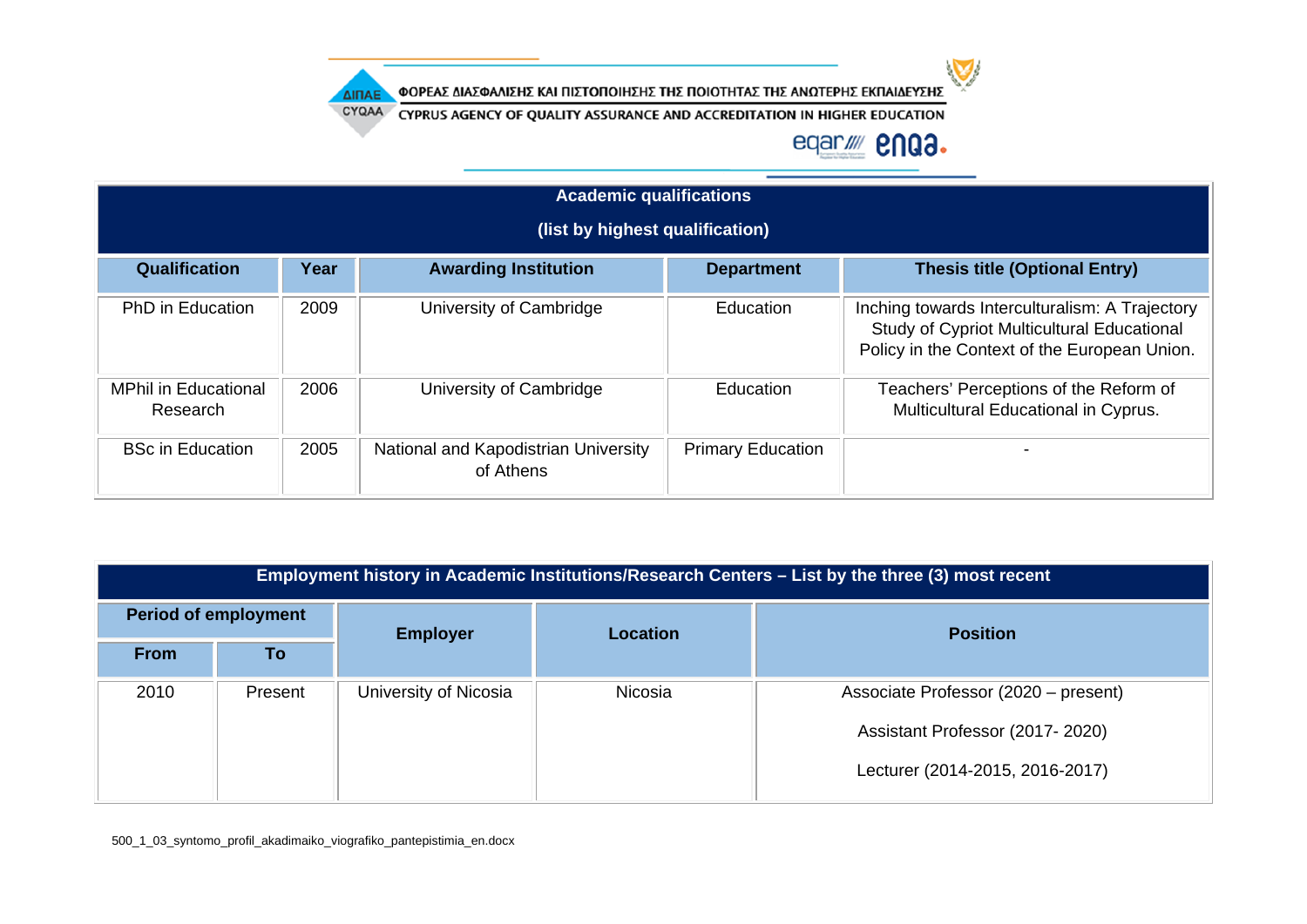

CYQAA CYPRUS AGENCY OF QUALITY ASSURANCE AND ACCREDITATION IN HIGHER EDUCATION

### eqar//// **2NQ3.**

|      |      |                       |                      | Adjunct Lecturer (2012-2014, 2015-2016)                            |
|------|------|-----------------------|----------------------|--------------------------------------------------------------------|
|      |      |                       |                      | Postdoc researcher (2010-2012)                                     |
| 2008 | 2016 | Ministry of Education | Paphos and Famagusta | <b>Primary School Teacher</b><br>(2008-2010, 2012-2014, 2015-2016) |

|                       | Key refereed journal papers, monographs, books, conference publications etc. List the five (5) more recent and other five (5)<br>selected -(max total 10) |                                                                                                                                        |                                               |                                              |       |              |  |
|-----------------------|-----------------------------------------------------------------------------------------------------------------------------------------------------------|----------------------------------------------------------------------------------------------------------------------------------------|-----------------------------------------------|----------------------------------------------|-------|--------------|--|
| Ref.<br><b>Number</b> | Year                                                                                                                                                      | <b>Title</b>                                                                                                                           | <b>Other authors</b>                          | Journal and Publisher /<br><b>Conference</b> | Vol.  | <b>Pages</b> |  |
|                       | 2020                                                                                                                                                      | Examining the nexus of globalisation<br>and intercultural education: Theorising<br>the macro-micro integration process.                | Angelides Panayiotis                          | Globalisation, Societies<br>and Education    | 18(2) | 149-166      |  |
| 2                     | 2020                                                                                                                                                      | 'Inching' towards interculturalism:<br>Ambiguities and tensions in teachers'<br>ideologies and practices in the context<br>of Cyprus.  | Angelides Panayiotis                          | Intercultural Education                      | 31(1) | 16-37        |  |
| 3                     | 2019                                                                                                                                                      | Teacher professional development for<br>improving the intercultural school: An<br>example of a participatory course on<br>stereotypes. | Maniatis Panayiotis &<br>Angelides Panayiotis | <b>Education Inquiry</b>                     | 10(2) | 166-188      |  |
| 4                     | 2018                                                                                                                                                      | <b>INTERACT: Building a virtual</b><br>community of practice to enhance<br>teachers' intercultural professional<br>development         | Karousiou Christiana<br>Angelides Panayiotis  | <b>Educational Media</b><br>International    | 55(1) | $15 - 33$    |  |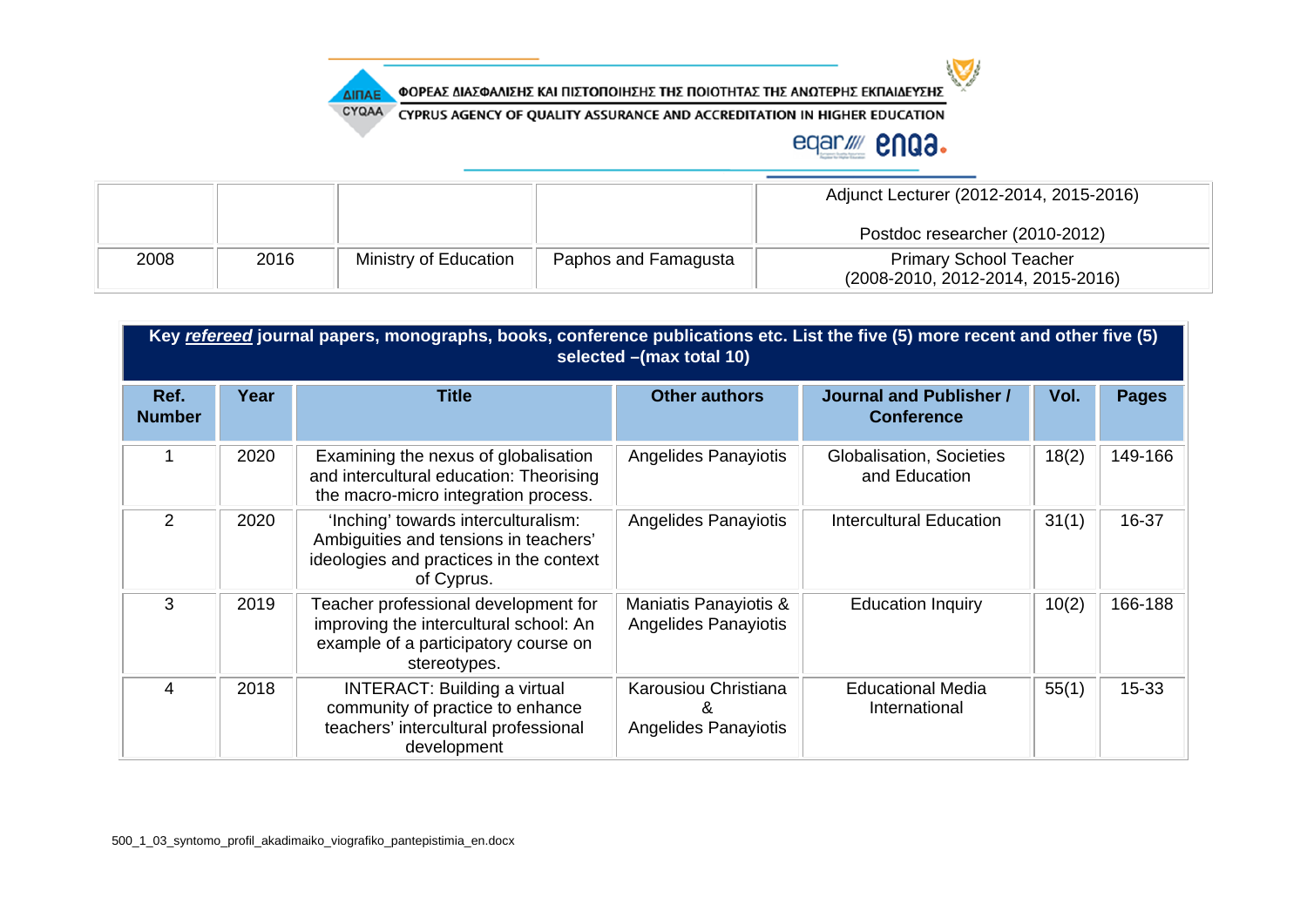

CYQAA CYPRUS AGENCY OF QUALITY ASSURANCE AND ACCREDITATION IN HIGHER EDUCATION

## eqar//// **2NQ3.**

 $\sum$ 

| 5  | 2018 | Successful components of school<br>improvement in culturally-diverse<br>schools.                                         | Karousiou Christiana<br><b>Angelides Panayiotis</b> | School Effectiveness and<br>School Improvement                         | 29(1) | 91-112  |
|----|------|--------------------------------------------------------------------------------------------------------------------------|-----------------------------------------------------|------------------------------------------------------------------------|-------|---------|
| 6  | 2018 | Teachers' professional identity in<br>super-diverse school settings:<br>Teachers as agents of intercultural<br>education | Karousiou Christiana<br>Angelides Panayiotis        | Teachers and Teaching:<br>Theory and Practice                          | 25(2) | 240-258 |
|    | 2018 | Establishing a framework for blending<br>intercultural education with<br>differentiated instruction                      | Valiandes Stavroula<br>& Neophytou Lefkios          | <b>Intercultural Education</b>                                         | 29(3) | 379-398 |
| 8  | 2017 | Mapping cultural diversity through<br>children's voices: From confusion to<br>clear understandings                       | Karousiou Christiana<br>Angelides Panayiotis        | <b>British Educational</b><br>Research Journal                         | 43(2) | 330-349 |
| 9  | 2017 | Collaborative art-making for reducing<br>marginalisation and promoting<br>intercultural education and inclusion          | <b>Angelides Panayiotis</b>                         | International Journal of<br><b>Inclusive Education</b>                 | 21(4) | 361-375 |
| 10 | 2015 | Listening to children's voices on<br>intercultural education policy and<br>practice.                                     | <b>Angelides Panayiotis</b>                         | International Journal of<br><b>Qualitative Studies in</b><br>Education | 28(1) | 112-130 |

|                       | Research Projects. List the five (5) more recent and other five (5) selected<br>(max total 10) |                                                                                                           |                  |                                              |  |  |  |
|-----------------------|------------------------------------------------------------------------------------------------|-----------------------------------------------------------------------------------------------------------|------------------|----------------------------------------------|--|--|--|
| Ref.<br><b>Number</b> | <b>Date</b>                                                                                    | <b>Title</b>                                                                                              | <b>Funded by</b> | <b>Project Role*</b>                         |  |  |  |
|                       | 2020-date                                                                                      | Students' academic performance: A machine learning<br>approach for risk assessment and dropout prevention | European Union   | Country coordinator,<br>Research Team Member |  |  |  |
|                       | 2020-date                                                                                      | SEinHE: Developing Social Entrepreneurial Skills in Higher<br>Education                                   | European Union   | Country coordinator,<br>Research Team Member |  |  |  |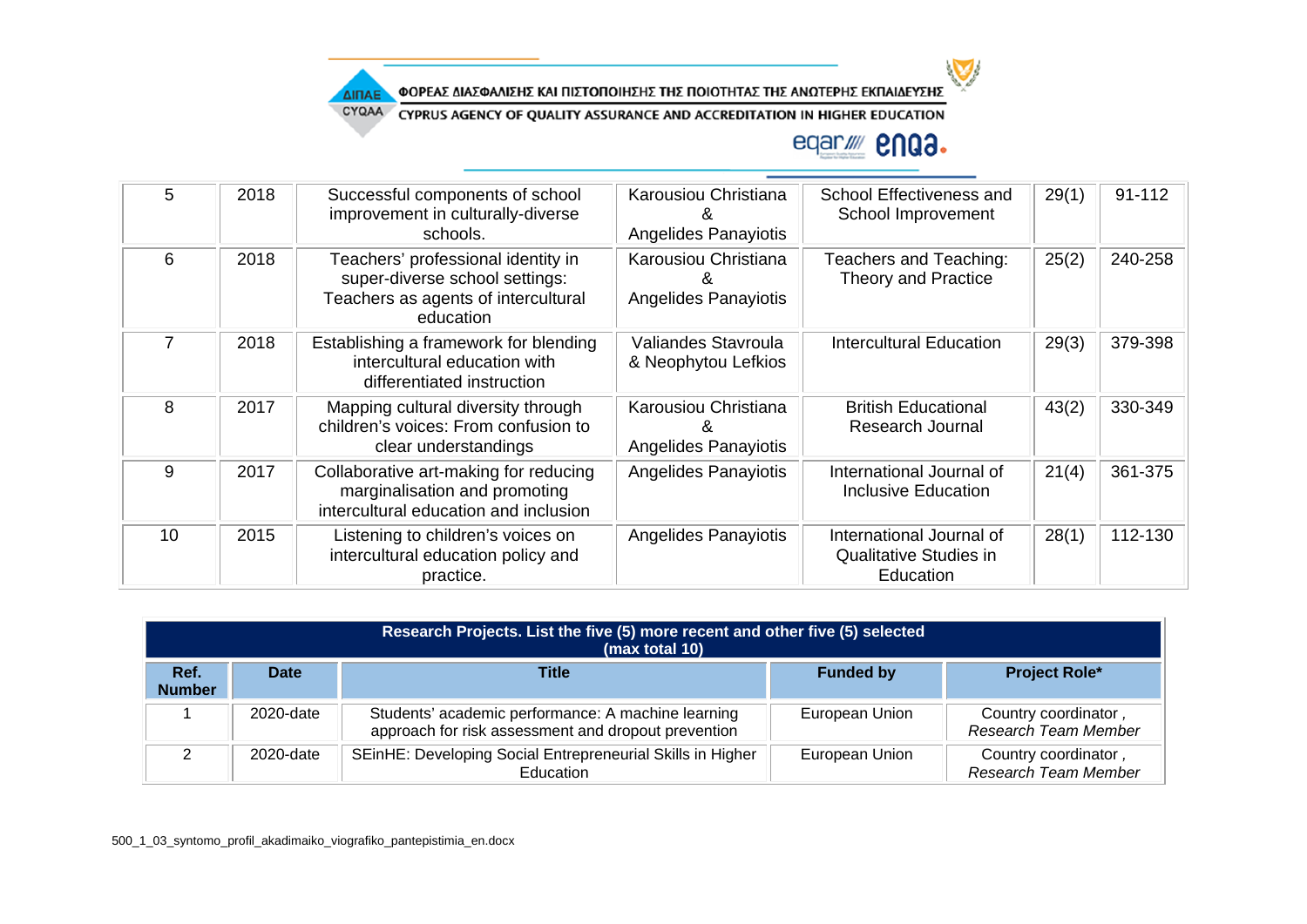

CYQAA CYPRUS AGENCY OF QUALITY ASSURANCE AND ACCREDITATION IN HIGHER EDUCATION

# eqar/ **2003.**

| 3  | 2019-date | TRIBES: Transnational Collaboration on Bullying,<br>Migration and Integration at School Level                                                                                                         | COST-European<br>Cooperation in<br>Science and<br>Technology | Research Team Member                                                       |
|----|-----------|-------------------------------------------------------------------------------------------------------------------------------------------------------------------------------------------------------|--------------------------------------------------------------|----------------------------------------------------------------------------|
| 4  | 2019-date | EUROVOTERS: Empowering critical young voters for a<br>Europe of sustainable development and equality                                                                                                  | European Union                                               | Proposal author and co-<br>coordinator                                     |
| 5  | 2019-date | LIFE TWO - Learning Interculturality From Religions<br><b>Towards Outreach Activities</b>                                                                                                             | European Union                                               | <b>Research Team Member</b>                                                |
| 6  | 2019-date | STEP UP-DC: Student Teachers' Practice for Democratic<br>Culture                                                                                                                                      | European Union                                               | Country coordinator,<br>Research Team Member                               |
| 7  | 2018-date | @MigrationSpotlight - Migrant and Refugee Support for<br>cultivating inter-cultural competences.                                                                                                      | European Union                                               | Proposal author and<br>Country coordinator,<br><b>Research Team Member</b> |
| 8  | 2018-date | EUROCHANGE - Children inspiring children to become<br>agents of change for a child-friendly multicultural Europe.                                                                                     | European Union                                               | Proposal author and co-<br>coordinator                                     |
| 9  | 2018      | Teacher Training for Reinforcing Greek-Language<br>Acquisition and Multilingualism - Measures for reinforcing<br>the social and educational integration of children from third<br>countries in Cyprus | Pedagogical Institute<br>of Cyprus                           | <b>Curriculum Developer</b>                                                |
| 10 | 2017-2019 | Breed2Lead - Disruptive Change Agents: The New Breed<br>of Leaders in Europe                                                                                                                          | European Union                                               | Country coordinator,<br>Research Team Member                               |

| Academic Consulting Services and/or Participation in Councils / Boards/ Editorial Committees.<br>List the five (5) more recent (Optional Entry) |               |                                                          |                                                        |                                                                                                                           |
|-------------------------------------------------------------------------------------------------------------------------------------------------|---------------|----------------------------------------------------------|--------------------------------------------------------|---------------------------------------------------------------------------------------------------------------------------|
| <b>Ref. Number</b>                                                                                                                              | <b>Period</b> | Organization                                             | <b>Title of Position or Service</b>                    | <b>Key Activities</b>                                                                                                     |
|                                                                                                                                                 | 2017-date     | Center for European and<br>International Affairs, Cyprus | Member of the Advisory<br><b>Board Research Fellow</b> | Organisation of conferences, seminars,<br>publications and other activities for the purposes<br>of socio-political debate |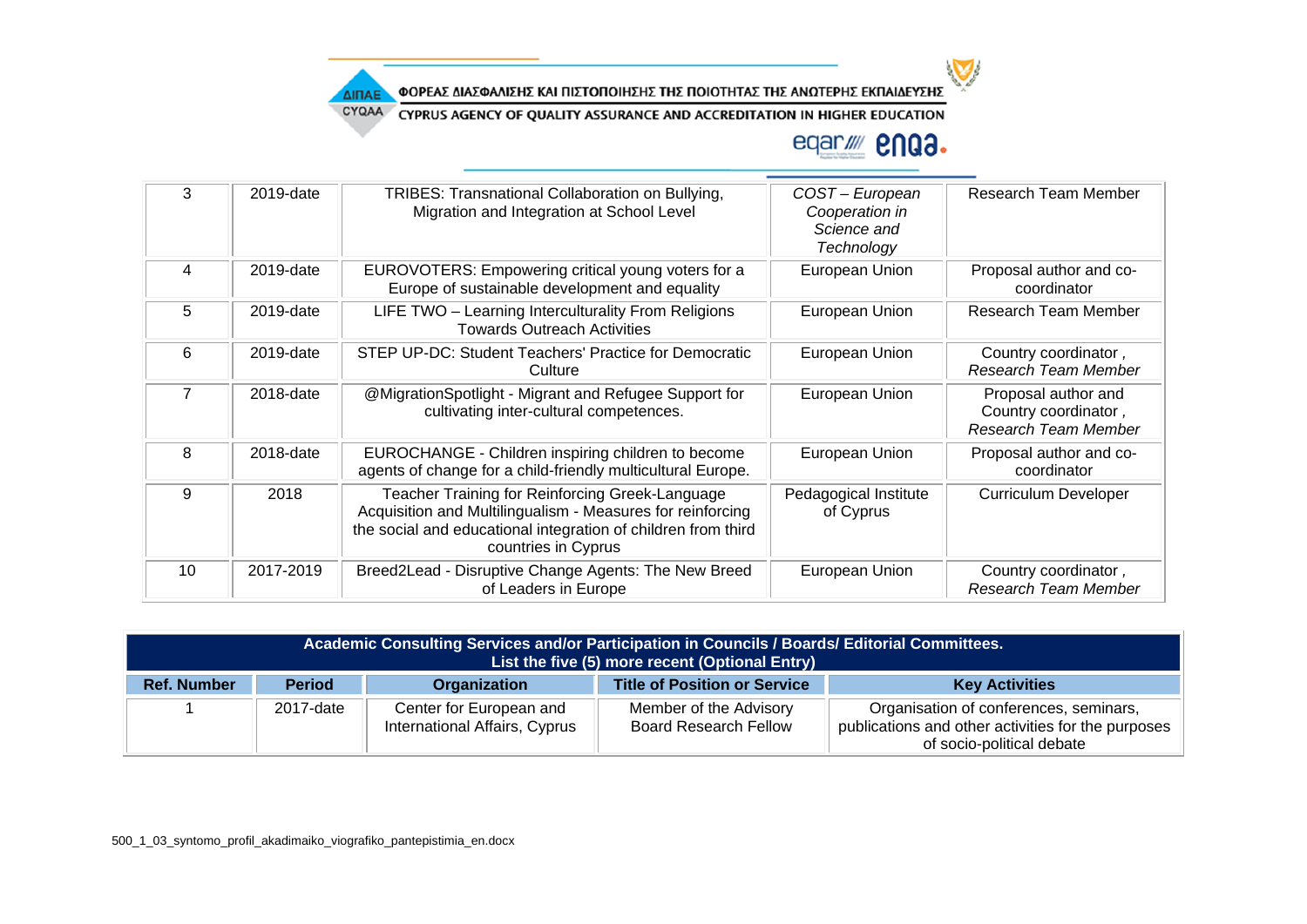

CYQAA CYPRUS AGENCY OF QUALITY ASSURANCE AND ACCREDITATION IN HIGHER EDUCATION

## eqar/ **2003.**

 $\sum$ 

| 2 | 2017-date | Institute of Humanities and<br>Social Sciences, Greece<br>(IAKE), Greece | Member of the Scientific<br>Committee                                                                     | Overseeing the scientific quality of the Annual<br>Conference organised by IAKE                          |
|---|-----------|--------------------------------------------------------------------------|-----------------------------------------------------------------------------------------------------------|----------------------------------------------------------------------------------------------------------|
| 3 | 2020      | University of Antwerp,<br>Belgium                                        | Evaluator for the BOF<br>University Research Fund                                                         | Research proposal evaluator                                                                              |
| 4 | 2018      | In Depth                                                                 | Lead Guest Editor                                                                                         | Paper invitations, reviewing, and editing                                                                |
| 5 | 2014-2016 | Cyprus Pedagogical<br>Association, Cyprus                                | Coordinator of the special<br>interest group (SIG)<br>'Interculturalism, Social<br>Justice and Education' | Coordinating all the activities launched by the<br>SIG, including seminars and roundtable<br>discussions |

|                    | Awards / International Recognition (where applicable). List the five (5) more recent and other five (5) selected.<br>(max total 10) (Optional Entry) |                                                                                                                                                |                                                                                           |  |  |  |
|--------------------|------------------------------------------------------------------------------------------------------------------------------------------------------|------------------------------------------------------------------------------------------------------------------------------------------------|-------------------------------------------------------------------------------------------|--|--|--|
| <b>Ref. Number</b> | <b>Date</b>                                                                                                                                          | <b>Title</b>                                                                                                                                   | <b>Awarded by:</b>                                                                        |  |  |  |
|                    | 2015                                                                                                                                                 | SUSEES Award for the Summer School in Sociologies of<br>Education (SUSEES)                                                                     | European Education Research Association (EERA),<br>Network 28 'Sociologies of Education'. |  |  |  |
| 2                  | 2012                                                                                                                                                 | <b>DIDAKTOR Scholarship</b><br>Research Promotion Foundation and the European<br>Regional Development Fund.                                    |                                                                                           |  |  |  |
| 3                  | 2011                                                                                                                                                 | International Travel Award                                                                                                                     | American Educational Research Association (AERA),<br>International Relations Committee.   |  |  |  |
| 4                  | 2006                                                                                                                                                 | PhD Scholarship                                                                                                                                | Leventis Foundation through the Cambridge<br><b>Commonwealth Trust</b>                    |  |  |  |
| 5                  | 2004                                                                                                                                                 | Annual Curriculum Award and Prize for the Highests GPAs<br>in the School of Education of the National and Kapodistrian<br>University of Greece | Foundation of National Awards of Greece                                                   |  |  |  |
| 6                  | 2003                                                                                                                                                 | Annual Curriculum Award and Prize for the Highests GPAs<br>in the School of Education of the National and Kapodistrian<br>University of Greece | Foundation of National Awards of Greece                                                   |  |  |  |